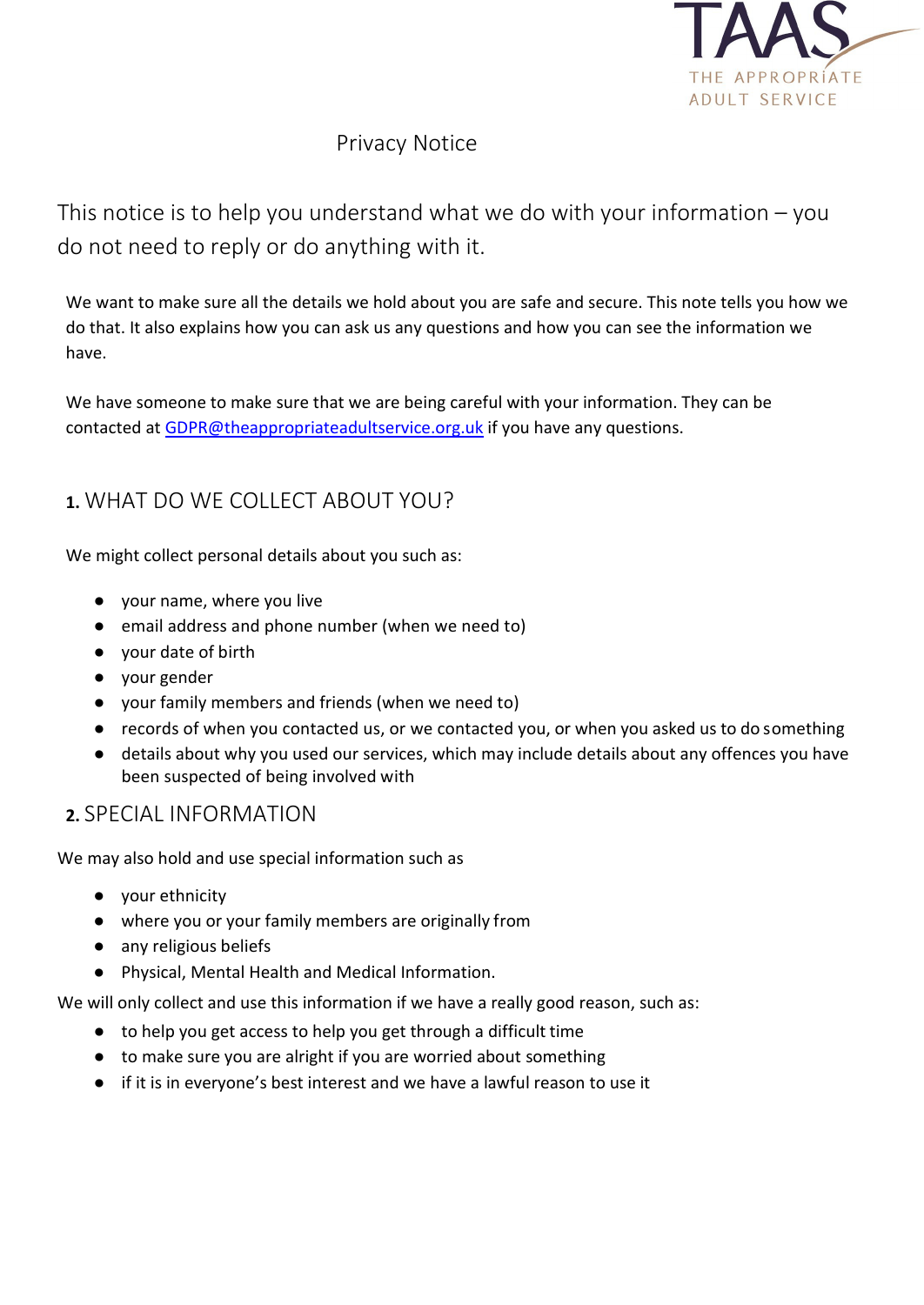

- The law allows us to use it
- you have told us you are happy for us to use it.

### **3.** WHERE DO WE GET THIS INFORMATION FROM?

We will normally get it from the police or our consultation with you. All information you provide to the police is documented on a custody record which as Appropriate Adults we are entitled to.

#### **4.** HOW DO WE USE YOUR INFORMATION?

- It is used to help you and provide you with a service. Sometimes we may not use all the information you give us, but if we didn't have it we might not be able to provide you with the best possible service.
- If you chan[g](mailto:GDPR@theappropriateadultservice.org.uk)e your mind and want us to stop using your information, you can tell us by contacting [GDPR@theappropriateadultservice.org.uk](mailto:GDPR@theappropriateadultservice.org.uk)

### **6.** WHO ELSE MAY USE YOUR DETAILS?

We may send your details to others to help us run our organisation. These are:

- Anyone you have said we can send your details to
- Government departments such as
	- Youth Offending Teams (YOS)
	- Department for Education (DfE)
	- Qualifications and Curriculum Authority (QCA)
	- Office for Standards in Education, Children's Services and Skills (Ofsted)
	- Department of Health (DH)
- We may need to pass your information to other groups who help us provide services. We will only do this when
	- we have to because the law tells us to
	- The law allows us to.
	- When we share your information we make sure they have the same rules to look after your information as we do. We agree this with them before we share your information.
- If we are very worried or think you might be in danger we may need to share your information with the police, or other security organizations to help them help you, or to prevent a crime.

#### **7.** ARE YOUR DETAILS SAFE?

● We have lots of security measures to make sure your details don't go missing or get used in a way they shouldn't be. We have a great team of people who are trained to handle your details properly. This involves our team receiving a yearly GDPR training course.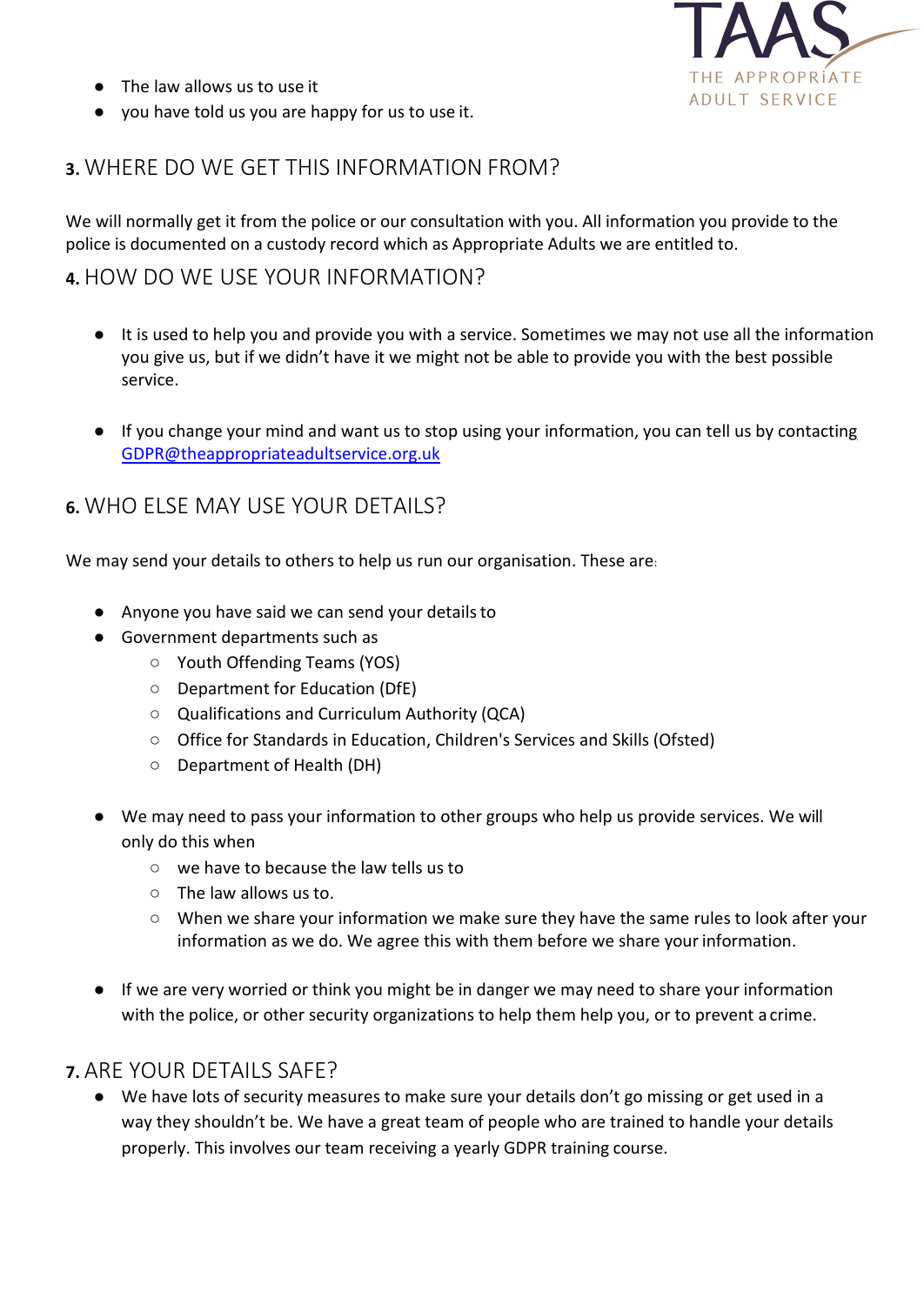

- Sometimes your details may be transferred to and stored in countries outside the UK and the EU. If this happens, we will do everything we can to make sure that your details are used properly and kept safe. If someone else is using your details because we have told them to, we will make sure we put measures in place with them to protect it.
- TAAS is cyber essentials accredited This is a government backed scheme which helps us to guard against the most common cyber threats.
- All our laptops, computers, tablets, and mobile phones which are used by TAAS are encrypted and have the latest anti-virus technology. All laptops and computers have 2 Factor authentications, before allowing the user to login.
- Any devices used outside the office, login through our secure VPN/Firewall to give us that extra level of security.

### **8.** HOW LONG DO WE KEEP PERSONAL INFORMATION?

- We keep personal information for varying lengths of time. For example, we might have to keep it for a long time for legal reasons, but most of the time, we will keep your details for 6 years after you last get in touch with us.
- You can help us to keep the details we hold about you accurate and up-todate. Make sure you let us know if you change your email address or phone number. You can do this through your school, support worker or anyone from Achieving for Children who is helping you.

#### **9.** WHAT CAN YOU ASK US TO DO WITH YOUR INFORMATION? You can ask us to

- tell you how your details are being used
- give you a copy of all the details we hold on you
- correct the details if they are wrong or out of date
- delete all of the details we hold on you (unless we have a good reason not to)
- stop using your details in a certain way
- send your details to another organisation.

Some of these rights may not always apply. There are sometimes special rules that mean we need to hold on to certain information. Don't forget that if you have told us we can use your